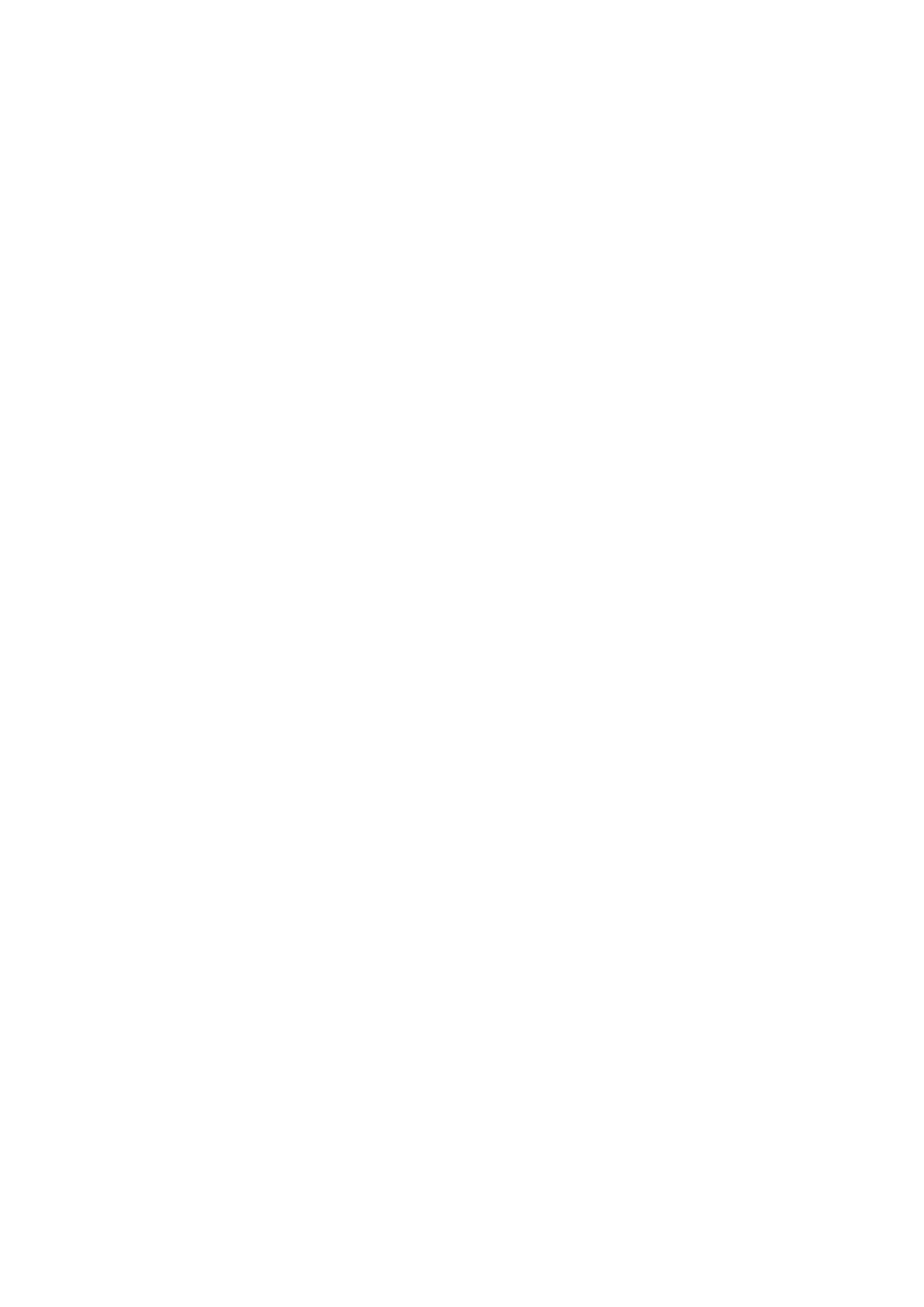# **Introduction to the fishery**

1. This report describes the licensed longline fishery for Patagonian toothfish (*Dissostichus eleginoides*) in the French exclusive economic zone (EEZ) established in 1978 around the Kerguelen Islands in Division 58.5.1.

2. The fishery, targeting *D. eleginoides*, began as a trawl fishery in 1985 but targeting other species between 1979 and 1984 caught small amounts of toothfish as by-catch. Trawling continued to 2001 and intermittently in 2006 and 2010; a longline fishery began in 1992 and continues to the present (Duhamel et al., 2011). The fishery is active throughout the year with the exception of a summer closure period (1 February to either 1 or 15 March) which has been in place since 2004.

3. Within the French EEZs, fishing seasons, catch limits for target and by-catch species, as well as vessel licensing, are allocated by France. The season extends from 1 September to 31 August. French management measures, annually established by TAAF, specific to the EEZ, have restricted the longline fishery to waters outside the 12 n mile zone and no shallower than 500 m.

4. For the 2017 season, a catch limit set by France of 5 050 tonnes was allocated among eight longline vessels.

# **Reported catch**

5. Reported catches of *D. eleginoides* are presented in Table 1. The total catch reported up to end of July 2017 was 3 327 tonnes. The highest reported catch of 7 758 tonnes was recorded in 1992.

6. The average (unstandardised) catch per hook decreased from 0.37 kg/hook in 2000 to 0.18 in 2004 and remained stable at 0.23 kg/hook since 2011.

7. Fishing effort in Division 58.5.1 is widely distributed throughout the French EEZ.

# **Illegal, unreported and unregulated (IUU) fishing**

8. Illegal, unreported and unregulated (IUU) fishing was first detected in this region in 1996 and in some years IUU catches have exceeded legal catches, resulting in total removals exceeding 10 000 tonnes in some seasons.

9. IUU fishing activity was detected in Division 58.5.1 (Kerguelen EEZ) during 2006, with one IUU-listed fishing vessel observed in the division. Two IUU-listed vessels were sighted during 2007 and three IUU-listed vessels were sighted during 2008. One IUU fishing vessel was observed at Lameyne Ridge (on the boundary of the Kerguelen EEZ) during winter 2007,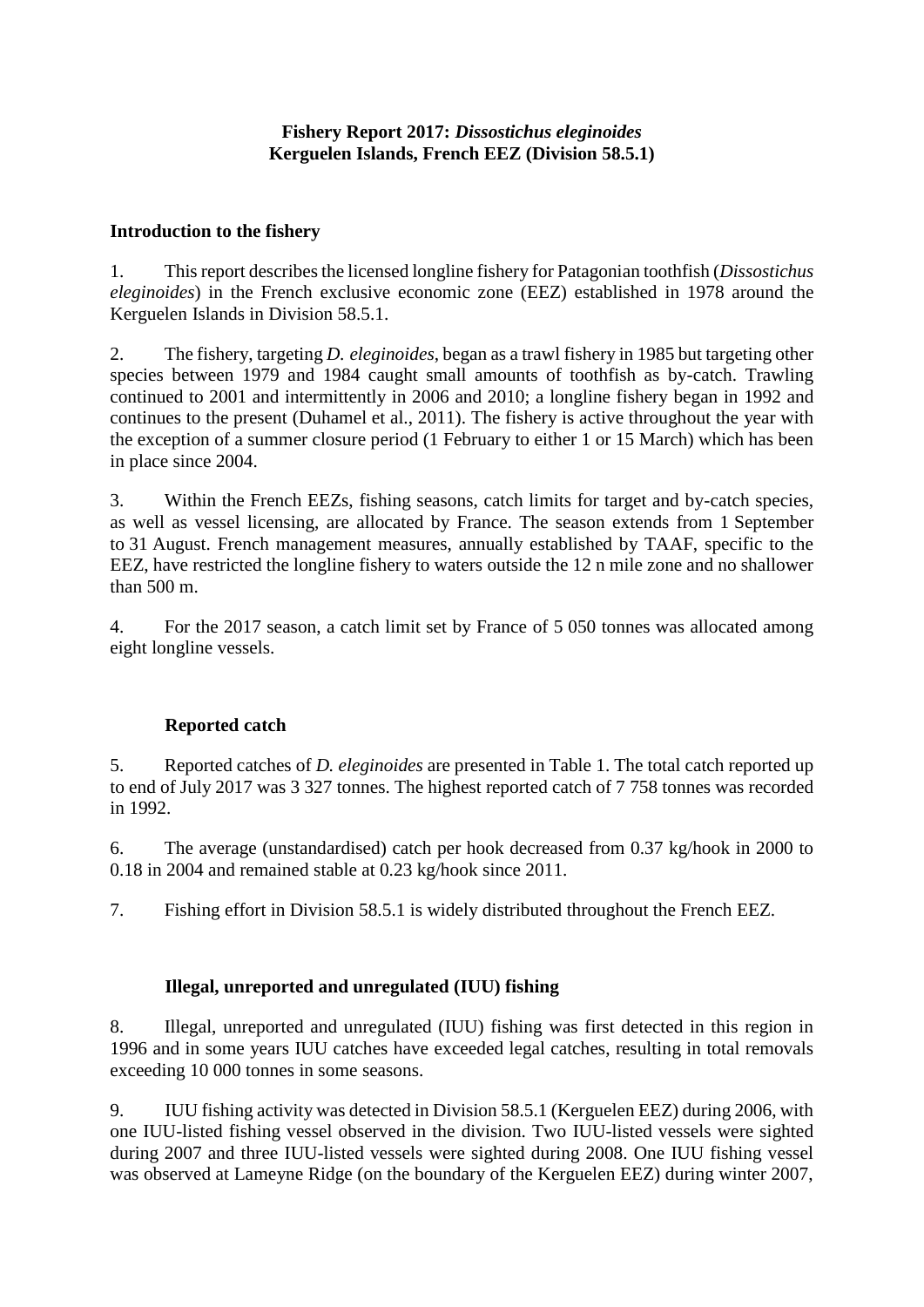and reports from France indicate that IUU activities sometimes occurred here during each year from 2008 to 2012. One IUU-listed fishing vessel was sighted in Division 58.5.1 during 2010, two during 2012 and one during the 2013. No IUU-listed vessels were observed during 2014, 2015 and 2016, however, IUU fishing gear was recovered from the region during all three years. Following the recognition of methodological issues in its assessment, no estimates of the IUU catch of *Dissostichus* spp. have been provided since 2011 (SC-CAMLR-XXIX, paragraph 6.5).

| Season | Reported catch (tonnes) |                | Estimated |                  |
|--------|-------------------------|----------------|-----------|------------------|
|        | Longline                | Trawl          | Total     | <b>IUU</b> catch |
|        |                         |                |           | (tonnes)         |
| 1988   | $\overline{0}$          | 892            | 892       |                  |
| 1989   | $\theta$                | 1311           | 1311      | $\boldsymbol{0}$ |
| 1990   | $\theta$                | 1243           | 1243      | $\boldsymbol{0}$ |
| 1991   | 26                      | 2982           | 3008      | $\theta$         |
| 1992   | 679                     | 7079           | 7758      | $\overline{0}$   |
| 1993   | 243                     | 3354           | 3597      | $\overline{0}$   |
| 1994   | 749                     | 4632           | 5381      | $\overline{0}$   |
| 1995   | 1467                    | 4129           | 5596      | $\theta$         |
| 1996   | 1233                    | 3478           | 4710      | 833              |
| 1997   | 1048                    | 4012           | 5059      | 6094             |
| 1998   | 1747                    | 2967           | 4714      | 7156             |
| 1999   | 2062                    | 2669           | 4730      | 1237             |
| 2000   | 3046                    | 3093           | 6139      | 2600             |
| 2001   | 2593                    | 2153           | 4747      | 4550             |
| 2002   | 3976                    | 178            | 4154      | 6300             |
| 2003   | 5291                    | $\theta$       | 5291      | 5518             |
| 2004   | 5171                    | $\overline{0}$ | 5171      | 536              |
| 2005   | 5073                    | $\theta$       | 5073      | 268              |
| 2006   | 4911                    | 245            | 5156      | 144              |
| 2007   | 5201                    | $\theta$       | 5201      | 451              |
| 2008   | 4850                    | $\overline{0}$ | 4850      | 720              |
| 2009   | 5238                    | $\theta$       | 5238      | $\overline{0}$   |
| 2010   | 4915                    | 235            | 5151      | 22               |
| 2011   | 5235                    | $\mathbf{0}$   | 5235      | *                |
| 2012   | 4899                    | $\theta$       | 4899      | $\ast$           |
| 2013   | 5342                    | $\theta$       | 5342      | ∗                |
| 2014   | 5667                    | $\theta$       | 5667      | *                |
| 2015   | 4367                    | $\overline{0}$ | 4367      | $\ast$           |
| 2016   | 5531                    | $\overline{0}$ | 5531      | *                |
| 2017** | 3327                    | $\theta$       | 3327      | ∗                |

Table 1: Catch history of *Dissostichus eleginoides* in the French EEZ at Kerguelen Island (Division 58.5.1) and estimated IUU catch in tonnes. (Source: STATLANT data for past seasons, fine-scale data for the current season.)

\* Not estimated.

\*\* Data up to end of July 2017.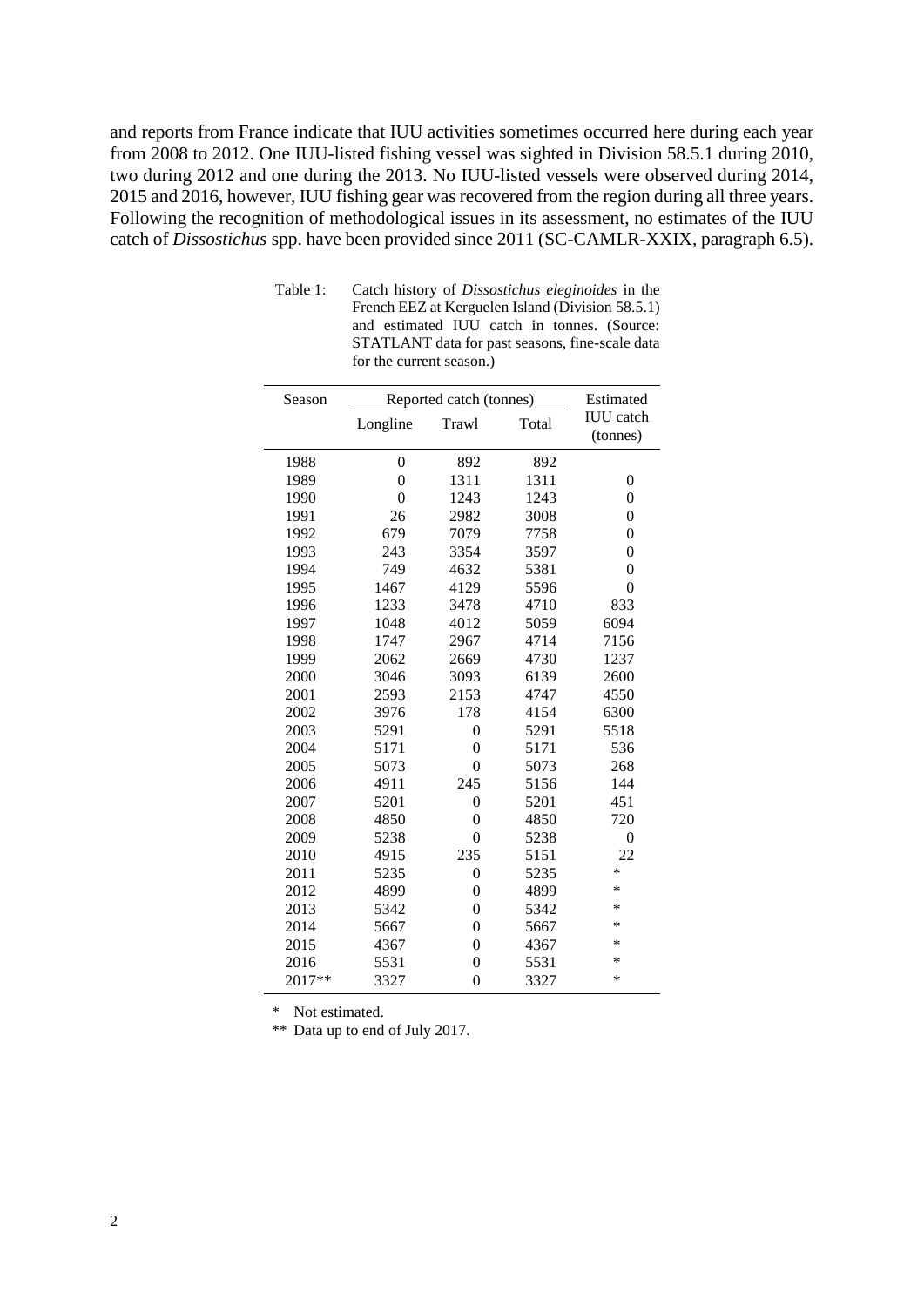### **Data collection**

#### **Biological data**

10. The collection of biological data is conducted as part of the CCAMLR Scheme of International Scientific Observation. In longline fisheries targeting *D. eleginoides*, biological data collection includes representative samples of length, weight, sex and maturity stage as well as collection of otoliths for age determination of the target and most frequently taken by-catch species.

#### **Length distributions of catches**

11. The length-frequency distributions of *D. eleginoides* caught in this fishery from 2008 to 2017 are presented in Figure 1 (only commercial longline considered). The majority of *D. eleginoides* caught by longline range from 50 to 100 cm in length, with a single strong mode for all seasons at approximately 70–80 cm. These length-frequency distributions are unweighted (i.e. they have not been adjusted for factors such as the size of the catches from which they were collected). The interannual variability exhibited in the figure may reflect differences in the fished population but is also likely to reflect changes in the gear used, the number of vessels in the fishery and the spatial and temporal distribution of fishing.



Figure 1: Annual length-frequency distributions of *Dissostichus eleginoides* caught in the French EEZ at the Kerguelen Islands in Division 58.5.1 from 2008 to 2017. The number of hauls from which fish were measured (N) and the number of fish measured (n) in each year are provided.

## **Tagging**

12. Within the French EEZ, vessels are required to tag and release toothfish at a rate of 1 fish per tonne of green weight caught throughout the season.

13. Tagging commenced in 2006 and to date, a total of 49 600 *D. eleginoides* have been tagged in the longline catches in the French EEZ in Division 58.5.1, of which 6 061 have been recaptured (Table 2). Only few tagged fish have been recovered outside the Kerguelen EEZ (34 in the Crozet EEZ). An additional 286 fish, which were tagged in the Australian EEZ at Heard Island (Division 58.5.2), have been recaptured in Division 58.5.1.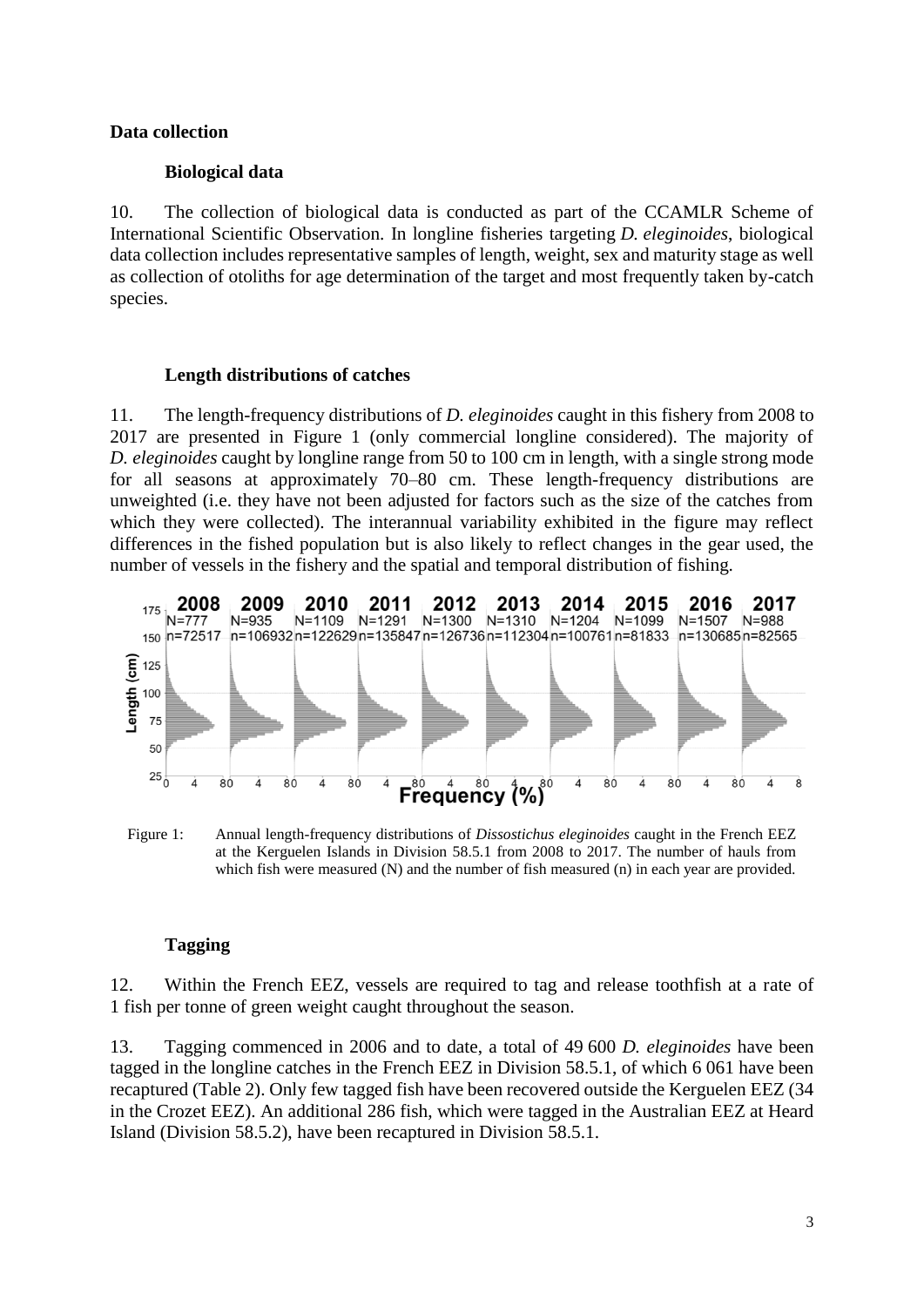| Year  | Tagged | Recaptured |      |      |      |          |      |      |                |                |          |              |          |       |
|-------|--------|------------|------|------|------|----------|------|------|----------------|----------------|----------|--------------|----------|-------|
|       |        | 2006       | 2007 | 2008 | 2009 | 2010     | 2011 | 2012 | 2013           | 2014           | 2015     | 2016         | 2017*    | Total |
| 2006  | 414    | 1          | 4    | 3    | 4    | $\theta$ |      |      | $\overline{2}$ | $\overline{0}$ | $\theta$ | $\mathbf{0}$ | $\theta$ | 16    |
| 2007  | 2263   |            | 24   | 76   | 84   | 73       | 51   | 39   | 29             | 14             | 16       | 9            | 8        | 423   |
| 2008  | 2479   |            |      | 18   | 106  | 88       | 84   | 59   | 44             | 28             | 17       | 15           | 9        | 471   |
| 2009  | 4521   |            |      |      | 49   | 135      | 155  | 117  | 107            | 59             | 36       | 30           | 22       | 710   |
| 2010  | 5015   |            |      |      |      | 30       | 137  | 143  | 130            | 85             | 49       | 55           | 34       | 663   |
| 2011  | 5378   |            |      |      |      |          | 43   | 244  | 238            | 154            | 107      | 98           | 49       | 933   |
| 2012  | 4987   |            |      |      |      |          |      | 55   | 207            | 180            | 145      | 131          | 67       | 785   |
| 2013  | 5608   |            |      |      |      |          |      |      | 63             | 213            | 171      | 165          | 118      | 730   |
| 2014  | 5400   |            |      |      |      |          |      |      |                | 44             | 181      | 203          | 130      | 558   |
| 2015  | 4503   |            |      |      |      |          |      |      |                |                | 60       | 194          | 185      | 439   |
| 2016  | 5631   |            |      |      |      |          |      |      |                |                |          | 80           | 191      | 271   |
| 2017* | 3402   |            |      |      |      |          |      |      |                |                |          |              | 62       | 62    |
| Total | 49600  |            |      |      |      |          |      |      |                |                |          |              |          | 6061  |

Table 2: The number of individuals of *Dissostichus eleginoides* tagged and recaptured in each season in the French EEZ in Division 58.5.1 (\*: incomplete data).

14. The tagging program undertaken by France in its EEZ in Division 58.5.1 has achieved a similar tag-recapture rate to the tagging program undertaken by Australia in Division 58.5.2, which indicates that tagged fish move mainly short distances, but some fish make longer forays around the slope, as well as long-distance movements outside the division. Fish from the tagging program at Heard Island (Division 58.5.2) have also shown movement of sub-adult/adult fish between zones (Heard to Kerguelen and also Crozet), but the proportion of exchange between stocks is relatively small (Williams et al., 2002; WG-FSA-07/48 Rev. 1).

# **Life-history parameters**

### **Data collection**

15. The life history of *D. eleginoides* is characterised by slow growth, low fecundity and late maturity. *Dissostichus eleginoides* appear to have protracted spawning periods, taking place mainly in winter, but which may start as early as late autumn and extend into spring. The areas that are considered to be the most likely spawning grounds for *D. eleginoides* at Kerguelen Islands are the western deep sectors, including Skiff Bank.

16. *Dissostichus eleginoides* occur throughout the Kerguelen Islands shelf, from shallow waters (<10 m) to depths of at least 2 000 m. As fish grow, they move to deeper water and are recruited to the trawl fishery on the shelf slopes at the start of the fishery and subsequently to the longline fishery in deeper waters. On the Kerguelen Plateau (Divisions 58.5.1 and 58.5.2), a general east–west deep-sea movement of adult fish occurs and spawning is restricted to the westerly zone during the early winter (Lord et al., 2006).

### **Parameter estimates**

17. There are no specific recent life-history parameters for *D. eleginoides* in the French EEZ. However, the metapopulation of the Indian Ocean sector has been validated by Appleyard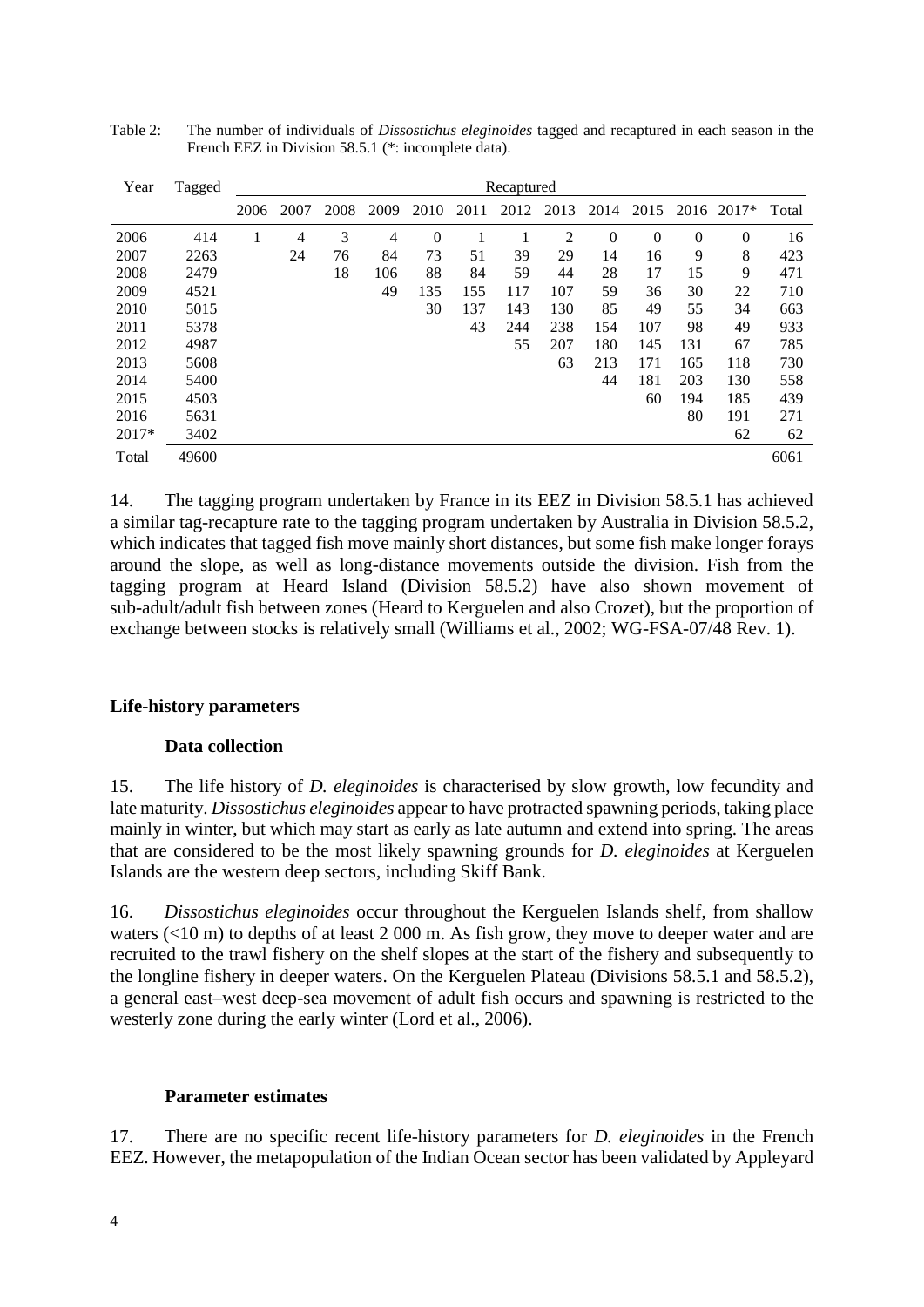et al. (2004) and thus it is likely that the parameters used in the stock assessment for Heard Island, such as growth rate and natural mortality, would be valid for the stock in Division 58.5.1. Age-specific data from Kerguelen otolith sampling are available since 2015.

## **Stock assessment status**

18. Three biomass survey cruises (named POKER 1, 2 and 3) have been conducted during 2006 (Duhamel and Hautecoeur, 2009), 2010 and 2013 (see WG-FSA-14/07) respectively to estimate biomass and recruitment of *D. eleginoides* on the whole shelf and surrounding banks (100–1 000 m). Such cruises are planned to be conducted again in the future.

19. Cooperative work between France and Australia on analyses of catch, effort and other data (survey, tagging) to be used to progress understanding of fish stocks and fishery dynamics for Divisions 58.5.1 and 58.5.2 is ongoing (see WG-SAM-11/20, 15/37).

20. The results of biomass surveys have been included in a CASAL stock assessment model (WG-FSA-11/28, 12/09, 14/36 Rev. 1, 15/68 and 16/54).

21. WG-FSA-17/60 presented an updated stock assessment of *D. eleginoides* at Kerguelen Islands (Division 58.5.1 inside the French EEZ) which included a revised tag-shedding parameter and a compensation for fish migration between Divisions 58.5.1 and 58.5.2 at an annual migration rate of 0.004 as developed at WG-SAM-17 (WG-SAM-17/11).

22. No new information was available on the state of fish stocks in Division 58.5.1 outside areas of national jurisdiction and thus the prohibition of directed fishing for *D. eleginoides*, described in Conservation Measure (CM) 32-13, shall remain in force for 2018.

# **By-catch of fish and invertebrates**

# **Fish by-catch**

23. Catch limits for by-catch (macrourids, rajids and other species) inside the French EEZ are set by France. Primary by-catch species from the longline fishery in the French EEZ in Division 58.5.1 are the macrourid *Macrourus carinatus*, rajid skates (*Bathyraja irrasa* and *B. eatonii*) and blue antimora (*Antimora rostrata*). The latter species is fully discarded, while the others are partly or totally retained. The spatial distribution of by-catch indicates specific areas of higher catch rates that differed between species (WG-FSA-10/34).

24. The catch histories for by-catch species since 2005 are provided in Table 3.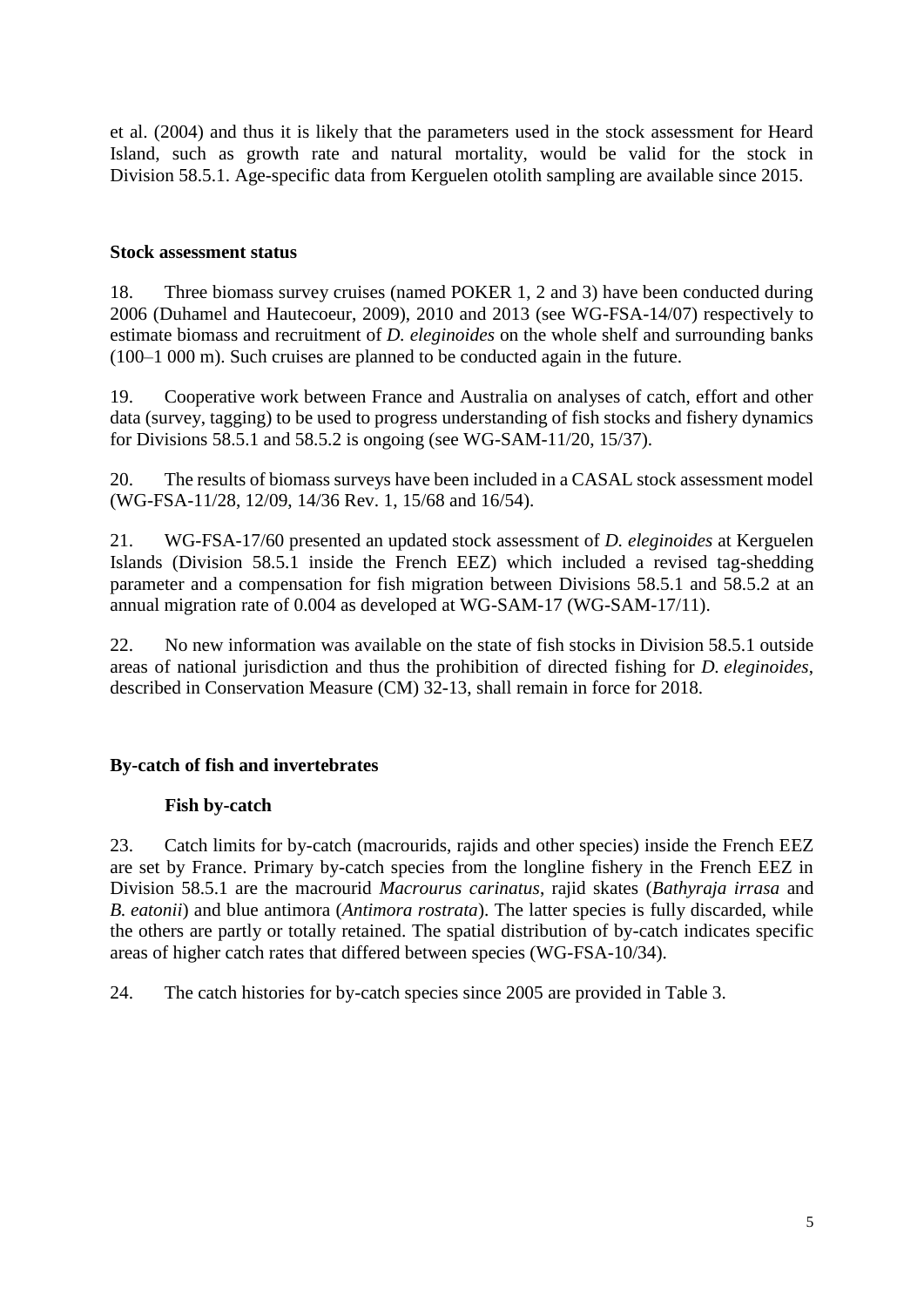Table 3: Catch history for by-catch species (macrourids, rajids and *Antimora rostrata*) taken in the fishery for *Dissostichus eleginoides* in the French EEZ in Division 58.5.1. (Source: fine-scale data.) (2017: partial data, to end July 2017.)

| Season | <b>Macrourids</b>             |                               | Rajids                   | Antimora rostrata          |
|--------|-------------------------------|-------------------------------|--------------------------|----------------------------|
|        | Reported<br>catch<br>(tonnes) | Reported<br>catch<br>(tonnes) | Number<br>released alive | Reported catch<br>(tonnes) |
| 2005   | 779                           | 974                           |                          | 47                         |
| 2006   | 686                           | 597                           |                          | 54                         |
| 2007   | 782                           | 546                           | 1954                     | 56                         |
| 2008   | 816                           | 376                           | 3593                     | 68                         |
| 2009   | 957                           | 415                           | 3432                     | 45                         |
| 2010   | 887                           | 456                           | $\overline{2}$           | 58                         |
| 2011   | 860                           | 437                           | 478                      | 52                         |
| 2012   | 690                           | 433                           | 15868                    | 26                         |
| 2013   | 728                           | 308                           | 9168                     | 67                         |
| 2014   | 750                           | 68                            | 13913                    | 72                         |
| 2015   | 610                           | 9                             | 12605                    | 69                         |
| 2016   | 694                           | 13                            | 19139                    | 56                         |
| 2017   | 464                           | 15                            | 14553                    | 27                         |

#### **Assessments of impact on affected populations**

25. No stock assessments of individual by-catch species are presently undertaken, but biomass of a part of the stocks is now available from the biomass surveys (POKER 1, 2, 3) and could help in the future.

#### **Mitigation measures**

26. The Working Group on Fish Stock Assessment (WG-FSA) recommended that, where possible, areas with high by-catch rates should be avoided, particularly those shown in WG-FSA-09/43. A plan of action to avoid high-concentration areas of by-catch has been proposed to the longliners during 2010 and results will be further analysed. The requirement for rajids to be 'cut-off' at the surface has been in force since 2014.

#### **Incidental mortality of seabirds and marine mammals**

#### **Incidental mortality**

27. CCAMLR mitigation measures are in force in the French EEZ. A summary of the historic bird mortality by longline in the French EEZ in Division 58.5.1 since 2007 is presented in Table 4. The three most common species injured or killed in the fishery were white-chinned petrel (*Procellaria aequinoctialis*), grey petrel (*P. cinerea*) and northern giant petrel (*Macronectes halli*). Night-setting requirements have been highly effective in removing the previously high levels of albatross mortality.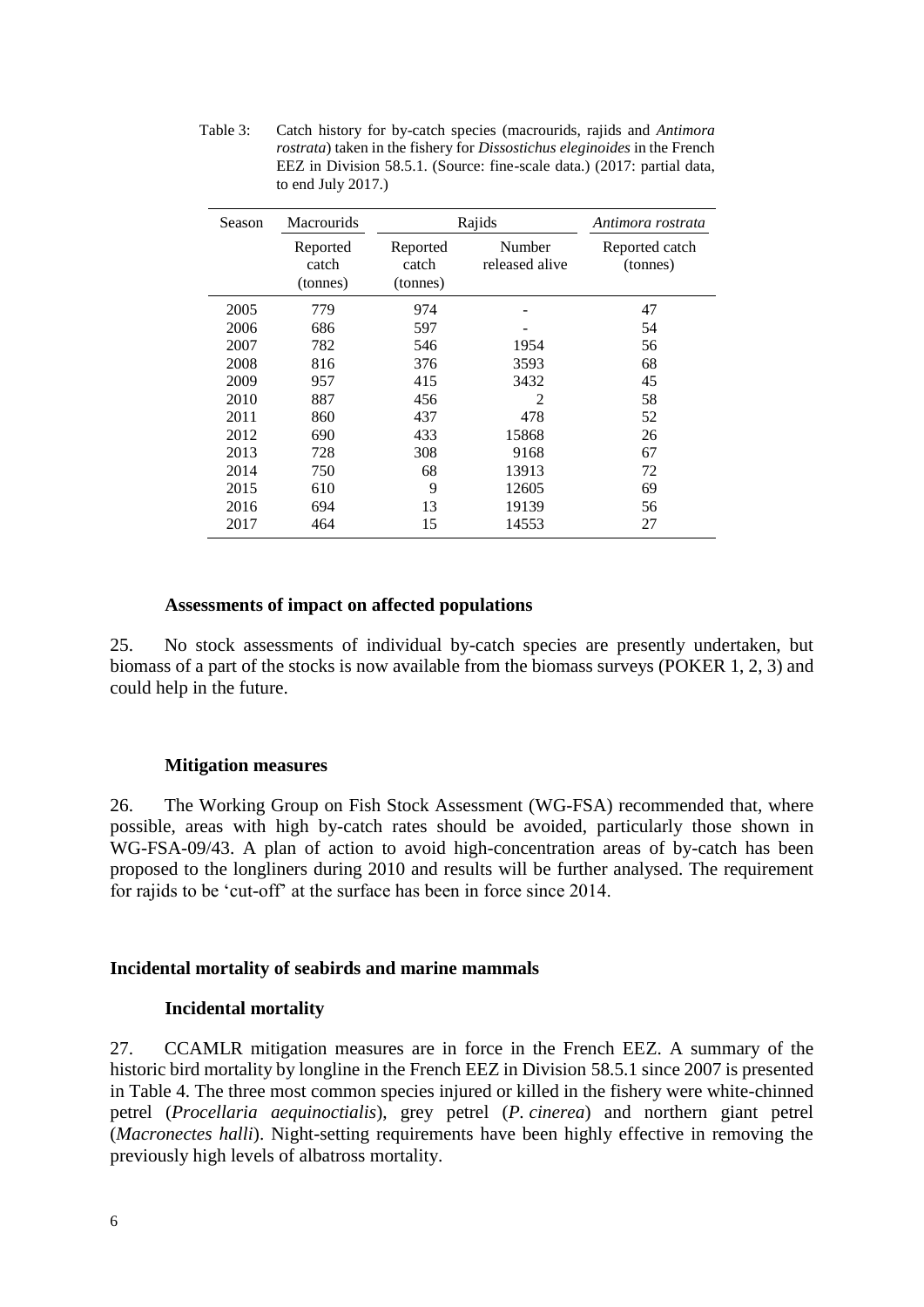| Season | Procellaria<br>aequinoctialis | Procellaria<br>cinerea | <b>Macronectes</b><br>halli |
|--------|-------------------------------|------------------------|-----------------------------|
| 2007   | 59                            | 10                     | 4                           |
| 2008   | 271                           | 15                     | 5                           |
| 2009   | 111                           | 6                      | 2                           |
| 2010   | 63                            | 15                     | 6                           |
| 2011   | 49                            | 8                      | 10                          |
| 2012   | 41                            | 5                      |                             |
| 2013   | 18                            | 2                      | 6                           |
| 2014   | 4                             |                        | 2                           |
| 2015   | 9                             | 3                      |                             |
| 2016   |                               |                        | 5                           |
| 2017   | 4                             |                        |                             |

Table 4: Number of birds killed and injured in the longline fishery in the French EEZ in Division 58.5.1.

28. In 2017 there were 14 bird mortalities observed inside the French EEZ in Division 58.5.1, all of which were white-chinned petrels (Table 4).

29. The level of risk of incidental mortality of birds in Division 58.5.1 is category 5 (high) (SC-CAMLR-XXX, Annex 8, paragraph 8.1).

30. There have been no reports of incidental mortalities of mammals since 2007.

#### **Mitigation measures**

31. The requirements of CM 25-02 'Minimisation of the incidental mortality of seabirds in the course of longline fishing or longline fishing research in the Convention Area' apply to this fishery. France has applied the CCAMLR mitigation measures for the last three seasons and these will continue for the upcoming fishing season.

- 32. Additional measures will also be applied (WG-IMAF-11/10 Rev. 1), including:
	- (i) changes to the bird exclusion device to ensure it is effective in all weather conditions
	- (ii) closure of fishing areas and quota allocation reduction to vessels that have high by-catch rates
	- (iii) education and training will be strengthened by regular meetings between TAAF and fishing masters of vessels with high by-catch
	- (iv) data will continue to be collected and submitted using CCAMLR standard methods and forms
	- (v) a demographic study on the white-chinned petrel will be undertaken at Kerguelen Islands, as well as the continued population counts of white-chinned petrels on the Kerguelen archipelago.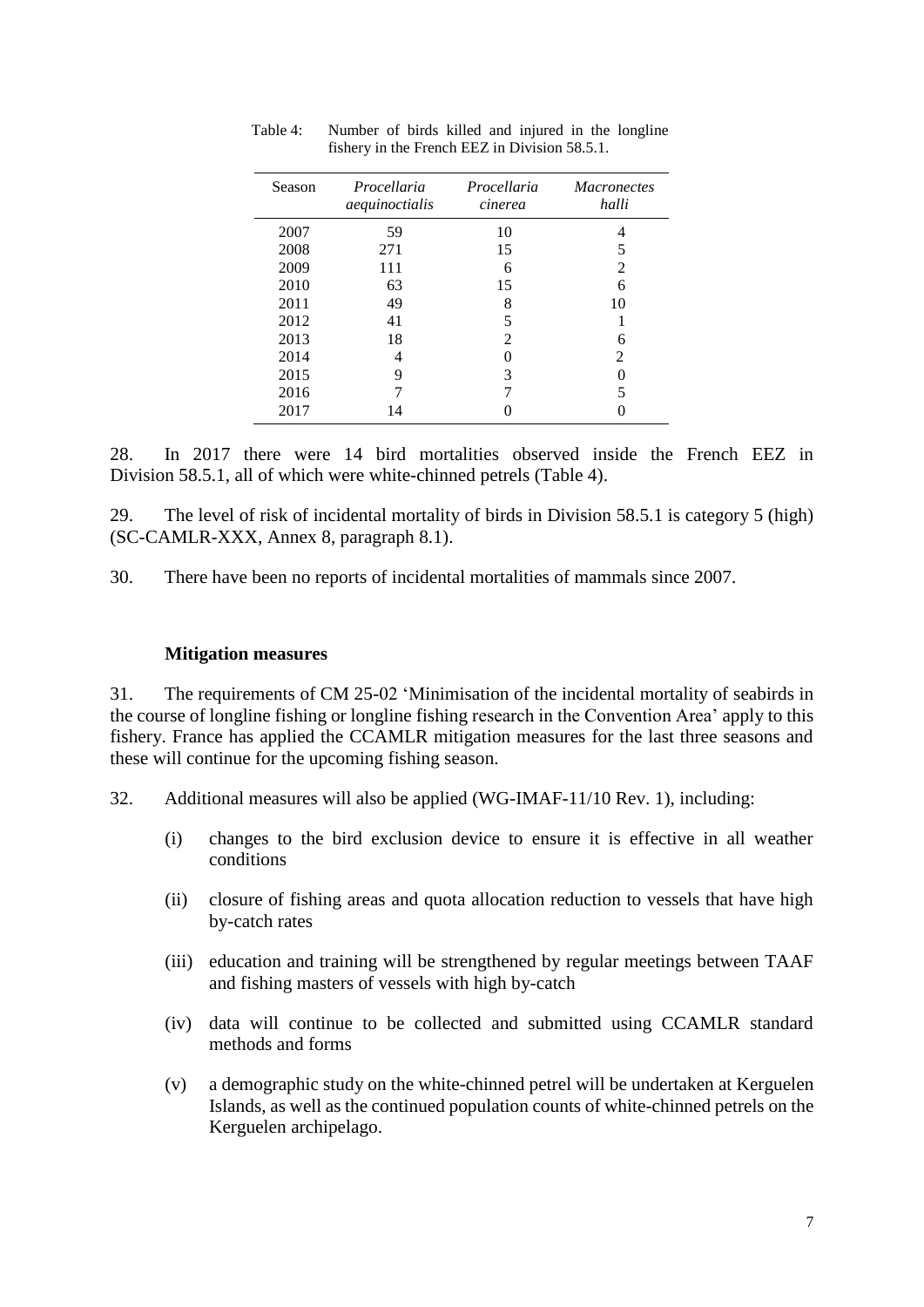### **Ecosystem implications and effects**

33. There is no formal evaluation available for this fishery, but fishery observers collect information about benthic taxa, including those considered as vulnerable marine ecosystem (VME) taxa.

## **Current management advice and conservation measures**

34. In addition to those CCAMLR conservation measures that are applied in this fishery, various national conservation and fisheries enforcement measures are applicable, such as:

- annual fishing season closure (February and half of March)
- annual catch limit and limitation on the number of longline vessels allowed to operate in the fishery (seven)
- allocation of fishing effort permitting not more than one longliner simultaneously per  $0.5^{\circ}$  latitude  $\times$  1° longitude rectangle
- obligatory vessel logbooks
- one French observer on board each licensed vessel
- minimum fishing depth limit of 500 m
- minimum legal size limit for *D. eleginoides* of 60 cm
- mitigation measures for the reduction of bird mortality
- a single catch landings site at Réunion Island
- unless retained for commercial processing, all skates are to be released alive
- mandatory port inspection.

35. The limits in force and the advice of WG-FSA to the Scientific Committee for the forthcoming season are:

- (i) WG-FSA-17 agreed that the catch limit set by France of 5 050 tonnes in 2018, which allows for average depredation rates (313 tonnes, based on the average of the estimated depredation from the 2004 season to the 2016 season), is consistent with the CCAMLR decision rules for the model runs presented
- (ii) no new information was available on the state of fish stocks in Division 58.5.1 outside areas of national jurisdiction and thus the prohibition of directed fishing for *D. eleginoides*, described in CM 32-02, shall remain in force for 2018
- (iii) WG-FSA noted the continued progress with the development of the model and encouraged the continued expansion in the range of years with aged data in the model. The Working Group noted that as the amount of age data in the model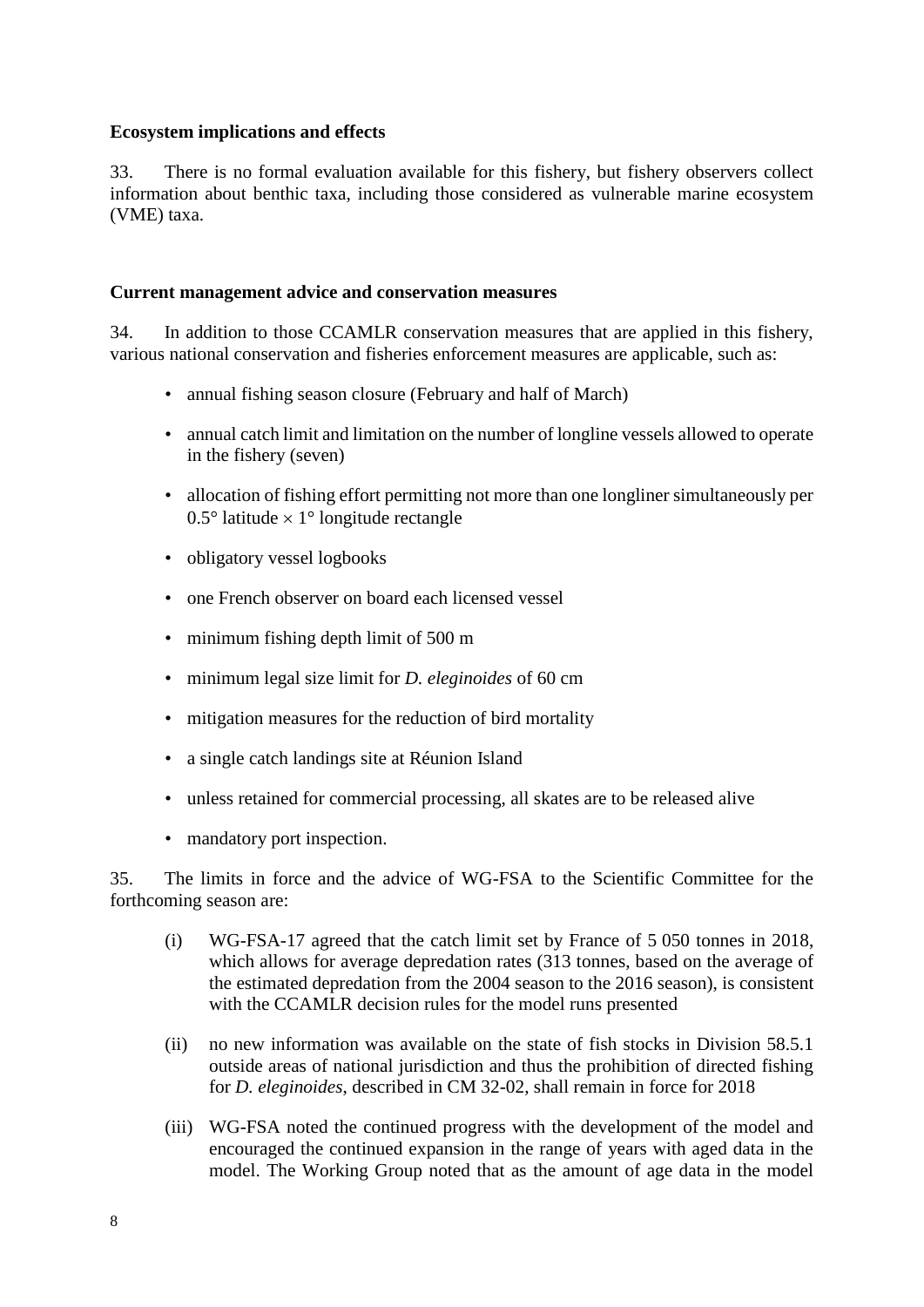increases, there would be an increase in the robustness of the model fit. The Working Group requested more details on the time series of catches used in assessment (summarised in the Division 58.5.1 Fishery Report, Appendix 1) and that for future assessments the full model diagnostic summary developed by WG-SAM is presented.

#### **References**

- Appleyard, S.A., R. Williams and R.D. Ward. 2004. Population genetic structure of Patagonian toothfish in the West Indian Ocean sector of the Southern Ocean. *CCAMLR Science*, 11: 21–32.
- Duhamel, G. and M. Hautecoeur. 2009. Biomass, abundance and distribution of fish in the Kerguelen Islands EEZ (CCAMLR Statistical Division 58.5.1). *CCAMLR Science*, 16: 1–32.
- Duhamel G., P. Pruvost, M. Bertignac, N. Gasco and M. Hautecoeur. 2011. Major fisheries events in the Kerguelen Islands: *Notothenia rossii*, *Champsocephalus gunnari*, *Dissostichus eleginoides*. Current distribution and status of stocks. In: Duhamel, G. and D. Welsford (Eds). *The Kerguelen Plateau: marine ecosystem and fisheries*. Société française d'ichtyologie, Paris: 275–286.
- Lord, C., G. Duhamel and P. Pruvost. 2006. The Patagonian toothfish (*Dissostichus eleginoides*) fishery in the Kerguelen Islands (Indian Ocean sector of the Southern Ocean). *CCAMLR Science*, 13: 1–25.
- Williams, R., G.N. Tuck, A.J. Constable and T. Lamb. 2002. Movement, growth and available abundance to the fishery of *Dissostichus eleginoides* Smitt, 1898 at Heard Island, derived from tagging experiments. *CCAMLR Science*, 9: 33–48.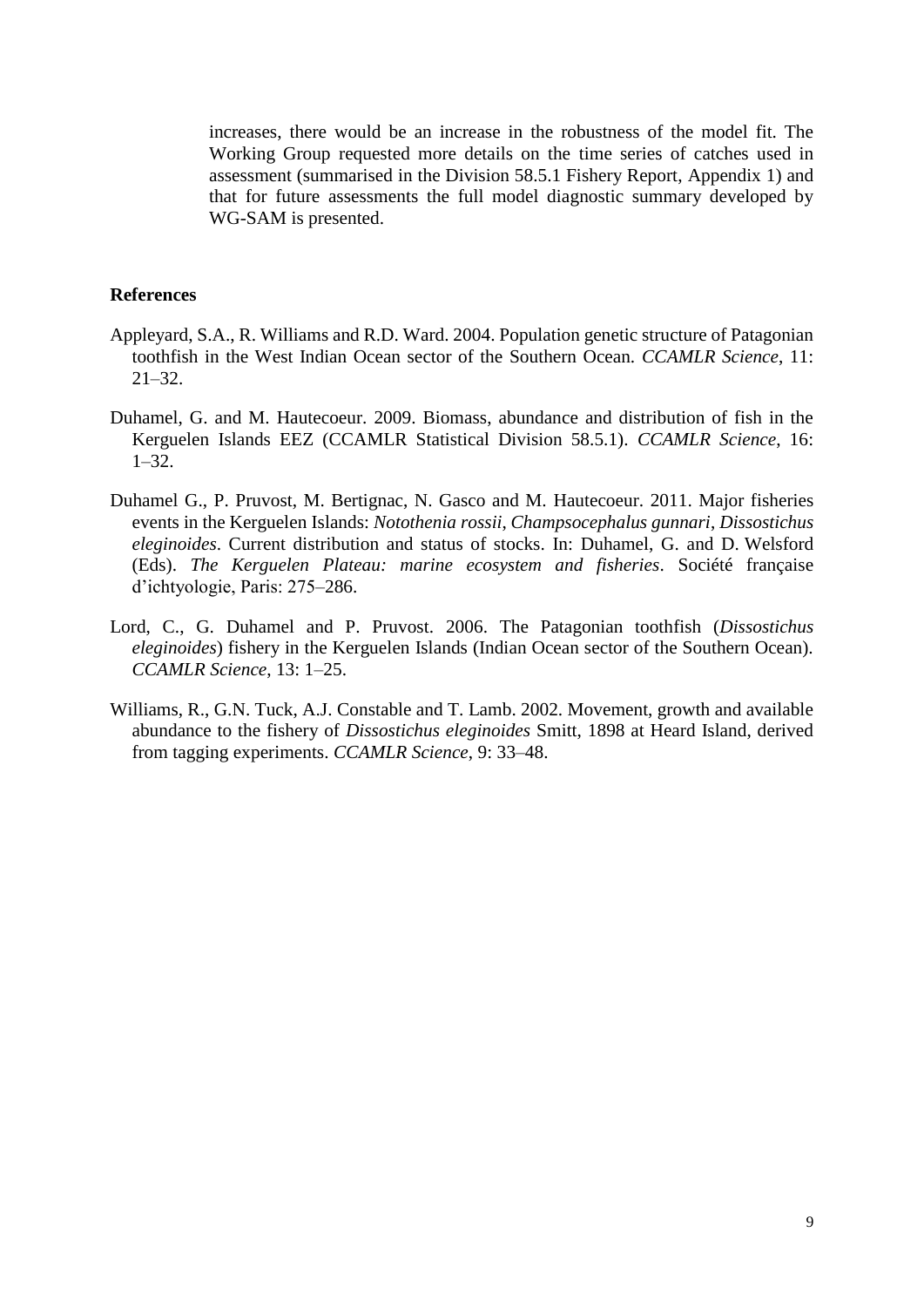# Appendix 1

# **Time series of catches in tonnes used in the 2017 assessment (WG-FSA-17/60)**

| Fishing<br>seasons | Trawl<br>shallow | Trawl<br>deep  | <b>POKER</b><br>Survey   | Total<br>trawl | Longline<br>shallow | Longline<br>deep | Total<br>longline | ${\rm IUU}$              | Total | Estimated<br>depredation |                          | Total with<br>depredation |
|--------------------|------------------|----------------|--------------------------|----------------|---------------------|------------------|-------------------|--------------------------|-------|--------------------------|--------------------------|---------------------------|
|                    | $<$ 500 $m$      | $>500m$        | $100 - 1000m$            |                | 500-1250m           | $>1250m$         |                   |                          |       |                          | $\%$                     |                           |
| 1980               | 159              |                |                          | 159            |                     |                  |                   |                          | 159   |                          |                          | 159                       |
| 1981               | 47               |                |                          | 47             |                     |                  |                   |                          | 47    |                          |                          | 47                        |
| 1982               | 136              |                | ÷.                       | 136            |                     |                  |                   |                          | 136   |                          | $\sim$                   | 136                       |
| 1983               | 121              |                | $\overline{\phantom{a}}$ | 121            |                     |                  |                   |                          | 121   |                          | $\overline{\phantom{a}}$ | 121                       |
| 1984               | 151              |                |                          | 151            |                     |                  |                   |                          | 151   |                          | $\blacksquare$           | 151                       |
| 1985               | 6669             | $\overline{2}$ | $\overline{a}$           | 6671           |                     |                  |                   |                          | 6671  |                          |                          | 6671                      |
| 1986               | 460              | $\overline{a}$ | $\overline{\phantom{a}}$ | 460            |                     |                  |                   | $\blacksquare$           | 460   |                          | $\overline{\phantom{a}}$ | 460                       |
| 1987               | 3553             | 59             | $\blacksquare$           | 3612           |                     |                  |                   |                          | 3612  |                          | $\sim$                   | 3612                      |
| 1988               | 118              | 6              | $\blacksquare$           | 124            |                     |                  |                   |                          | 124   |                          |                          | 124                       |
| 1989               | 1514             | 53             | $\overline{\phantom{a}}$ | 1567           |                     |                  |                   |                          | 1567  |                          | $\qquad \qquad -$        | 1567                      |
| 1990               | 1031             | 136            | $\overline{\phantom{a}}$ | 1167           |                     |                  |                   |                          | 1167  |                          | $\overline{\phantom{a}}$ | 1167                      |
| 1991               | 1827             | 16             | $\sim$                   | 1843           | $\overline{2}$      | 107              | 109               |                          | 1952  |                          |                          | 1952                      |
| 1992               | 2398             | 4292           | $\overline{\phantom{a}}$ | 6690           | 456                 | 982              | 1438              |                          | 8128  |                          | $\overline{\phantom{a}}$ | 8128                      |
| 1993               | 898              | 1733           | $\sim$                   | 2631           | 9                   | 84               | 93                | $\overline{\phantom{a}}$ | 2724  |                          | $\sim$                   | 2724                      |
| 1994               | 1718             | 2430           | $\overline{\phantom{a}}$ | 4148           | 15                  | 944              | 959               | $\overline{\phantom{a}}$ | 5107  |                          | $\overline{\phantom{a}}$ | 5107                      |
| 1995               | 1316             | 2862           | $\sim$                   | 4178           | 10                  | 1432             | 1442              |                          | 5620  |                          | $\blacksquare$           | 5620                      |
| 1996               | 602              | 2922           | $\sim$                   | 3524           | 223                 | 1007             | 1230              | 833                      | 5587  |                          | $\overline{\phantom{a}}$ | 5587                      |
| 1997               | 1173             | 2501           | $\sim$                   | 3674           | 125                 | 877              | 1002              | 6094                     | 10770 |                          | $\overline{\phantom{a}}$ | 10770                     |
| 1998               | 1530             | 2505           | $\overline{\phantom{a}}$ | 4035           | 215                 | 908              | 1123              | 7156                     | 12314 |                          | $\sim$                   | 12314                     |
| 1999               | 1044             | 1999           | $\sim$                   | 3043           | 770                 | 1073             | 1843              | 1237                     | 6123  |                          | $\sim$                   | 6123                      |
| 2000               | 1153             | 1207           | $\overline{\phantom{a}}$ | 2360           | 1856                | 700              | 2556              | 2600                     | 7516  |                          | $\overline{\phantom{a}}$ | 7516                      |
| 2001               | 1038             | 1440           | $\overline{\phantom{a}}$ | 2478           | 2175                | 720              | 2895              | 4550                     | 9923  |                          | $\overline{\phantom{a}}$ | 9923                      |
| 2002               | 144              | 756            | $\blacksquare$           | 900            | 2763                | 1524             | 4287              | 6300                     | 11487 |                          | $\sim$                   | 11487                     |
| 2003               | $\blacksquare$   | ÷.             |                          | ÷              | 3252                | 1758             | 5010              | 5518                     | 10528 |                          | $\overline{\phantom{a}}$ | 10528                     |
| 2004               |                  |                |                          | $\blacksquare$ | 2352                | 2322             | 4674              | 536                      | 5210  | 386                      | 7.6                      | 5596                      |
| 2005               |                  |                |                          | $\blacksquare$ | 3480                | 1267             | 4747              | 268                      | 5015  | 115                      | 2.4                      | 5130                      |
| 2006               |                  |                |                          | ۰              | 3318                | 1467             | 4785              | 144                      | 4929  | 220                      | 4.4                      | 5149                      |

(continued)